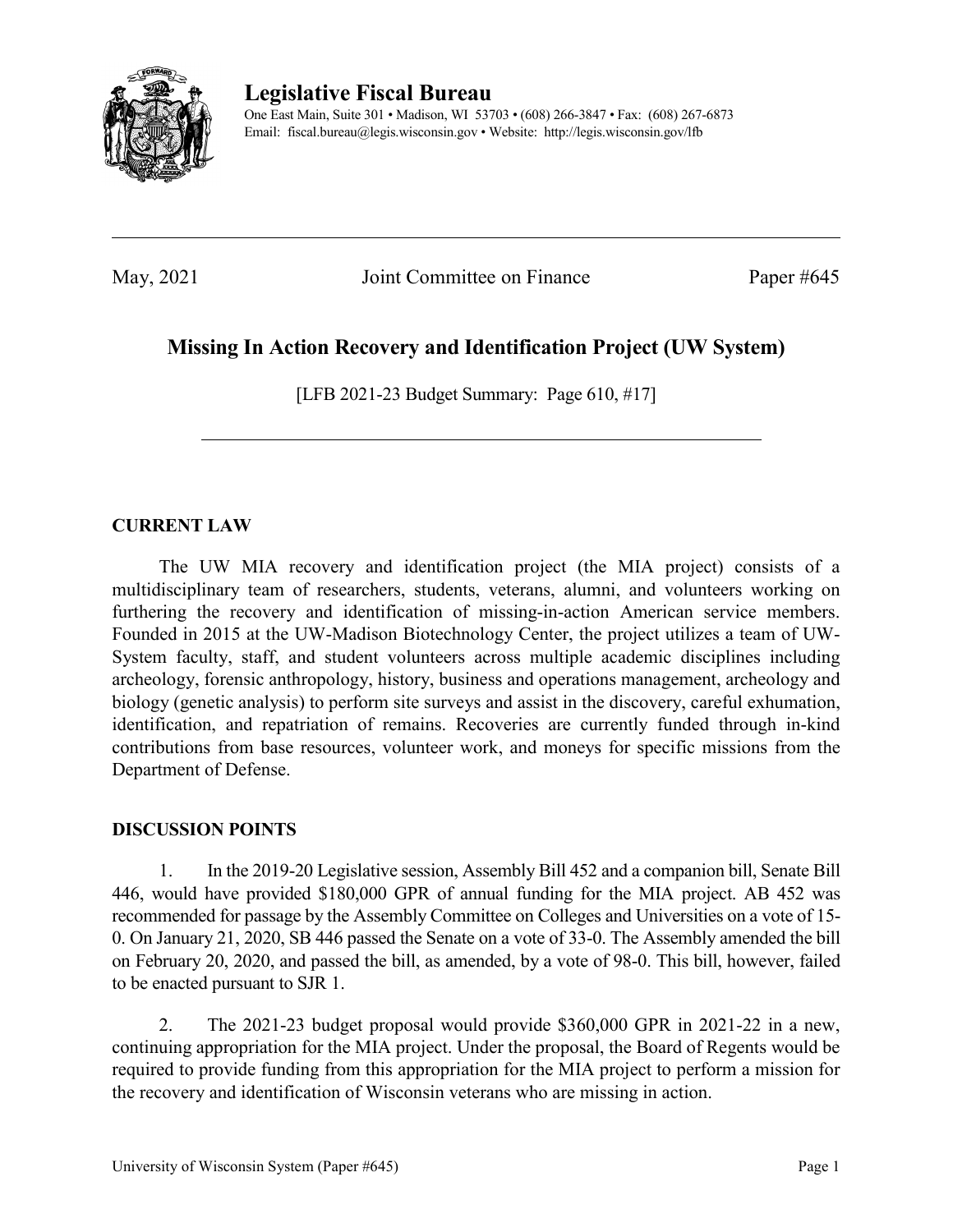3. The UW MIA project partners with the U.S. Department of Defense POW/MIA Accounting Agency (DPAA), the agency responsible for identifying and repatriating the remains of U.S. service members. The UW MIA project was the first academic institution to partner with DPAA. With the UW MIA project as a model, the DPAA now partners with over 50 academic and non-profit institutions for MIA identifications.

4. According to the project, there are over 82,000 missing-in-action American service members currently unaccounted for as a result of conflicts since the Pearl Harbor attack on December 7, 1941, including over 1,500 Wisconsin service members. The DPAA assigns missingin-action recovery cases and provides informational and logistical support to aid in recovery efforts. During the academic year, the UW MIA project team conducts research about missing service members, uses mapping sites to identify possible locations, and contacts and interviews potential witnesses in order to find a site where the remains of an MIA service member may be located. The UW MIA project then sends field recovery teams to sites assigned by the DPAA during the summer field season. These recovery teams typically consist of 10 to 20 instructors and students, with about half of the team consisting of students. Multiple UW-System campuses have been involved in field missions including UW-Madison, UW-Milwaukee, UW-Milwaukee at Waukesha, UW-Oshkosh, and UW-Oshkosh Fox Cities. Artifacts and human remains at search sites are turned over by the UW team to the federal police within that nation to have the remains transported to UW-Madison for forensic analysis and DNA testing. UW MIA project communicates with DPAA throughout the process and the honors and burial are performed and supported by DPAA.

5. Past field efforts have focused on the European theater of World War II. For example, in the summers of 2016 and 2017, the team led the successful recovery of First Lieutenant Frank Fazekas, a P-47 Thunderbolt fighter pilot who was shot down and killed in action on May 22nd, 1944, in France. 1LT. Fazekas was later buried with full honors in Arlington National Cemetery. In summer 2018, the team successfully recovered the remains of Second Lieutenant Walter B. Stone, a P-47 Thunderbolt fighter pilot who was shot down and killed in action on October 22nd, 1943, in France. 2LT Stone was buried in his hometown of Andalusia, Alabama, next to his family. In summer 2019, the team executed a recovery mission of a WWII American service member in Northern Europe, with efforts currently ongoing in 2021.

6. If \$360,000 of funding would be provided, the project would focus on expanding efforts to identify and recover missing Wisconsin service members, in addition to continuing their DPAA assigned work. This funding would cover the following: (a) recovery costs including a scientific recovery expert salary and fringe benefits, emergency medical coverage, scouting analysis, metal detection, field supplies and landowner compensation; (b) research costs including genealogist/archival expert salary and fringe benefits, historical research supplies, and travel and lodging costs; (c) project logistics including the team leader's salary and fringe costs; project assistant salary and fringe costs, student stipends, supplies, and travel and lodging costs; and (d) biological costs associated with testing recovered materials.

7. Providing funding in the first year of the biennium in a continuing appropriation would allow the UW MIA project to utilize any funds remaining in the appropriation at the end of